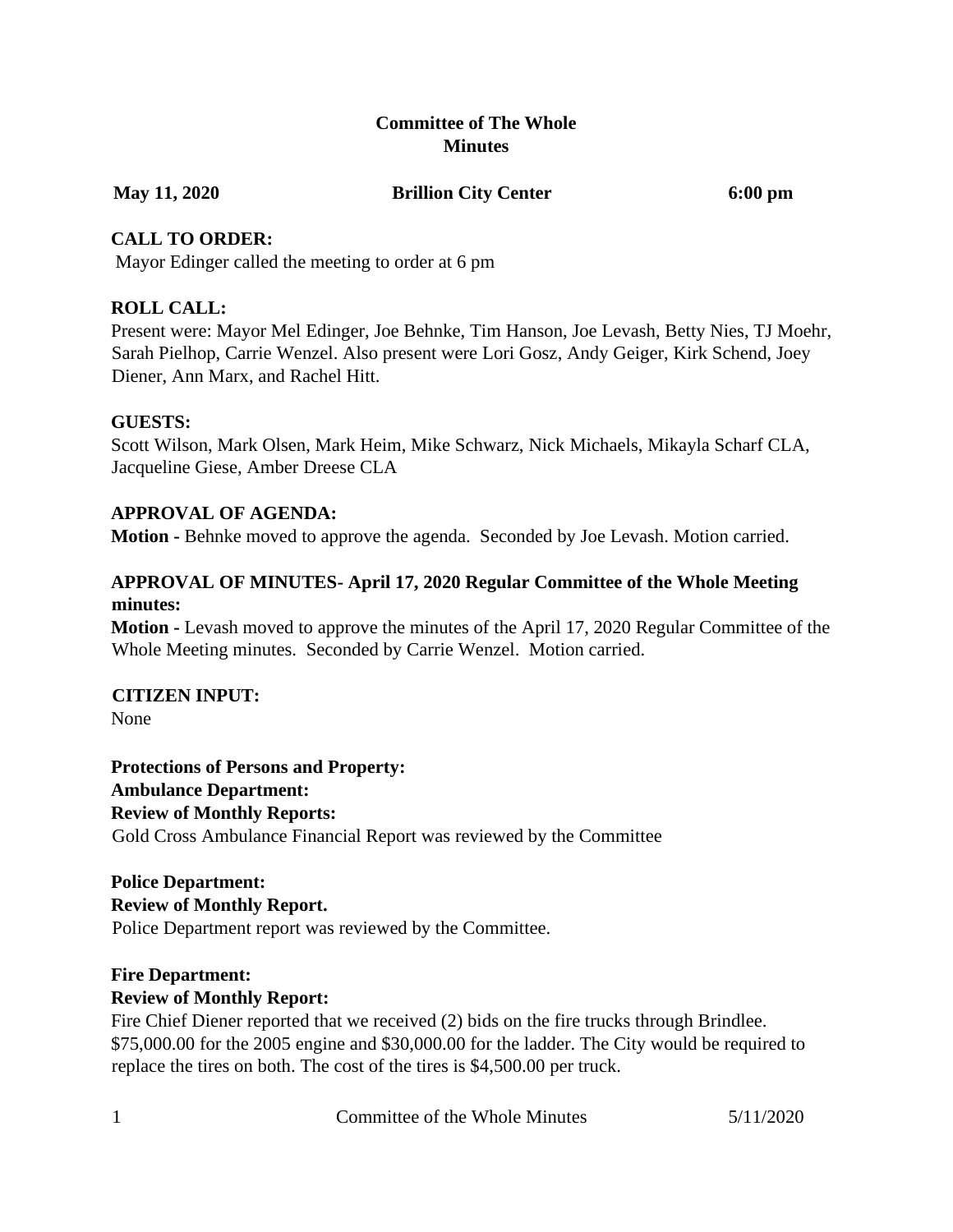Diener explained we take delivery of the new ladder truck on September 1<sup>st</sup>. The lease agreement will be on the May 26<sup>th</sup> Council meeting. Mark Heim offered to help sell the old trucks.

**Municipal Court: Review of Monthly Report:** No report.

#### **City Buildings and Grounds: Review of Monthly Report:**

Geiger reported on the following:

- Elm St. reconstruction meeting on May  $12<sup>th</sup>$ . DeGroot will begin work on Jackson St.
- Andy Dumke hopes to begin end of May

# **Brillion Works LLC-Urban Plan:**

Mark Olsen gave the Brillion Works LLC Urban Plan. He explained Brillion Works LLC is formed by the Ariens Family. The development is broken down to three sections. Placeholders with ideas for future development.

Olsen explained they will be using this presentation to sell to others hoping to draw interest in the development. He explained the expansion of N. Parkway to Hwy. 10. The new road will be able to take truck traffic off of Francis and away from residential.

Olsen explained the first development will be a day care facility. BW LLC will be the owner of the facility and will sub-lease it to the Day Care. This is allowed per the lease agreement with the city.

Olsen explained Pine St. will be extended from Francis St. to N. Parkway. The old portions of Plant #1 of BW will be repurposed for residential, restaurants. They will use artifacts from the former BW to tell the history. Olsen explained the green space they will be creating and to day light the stream. They hope with the green space, it will attract businesses to relocate. There will be a park and a trail system. Spring Creek will be used as a positive amenity, soccer fields, outdoor amphitheater.

Olsen reported BW LLC is close to finishing an agreement for a 50,000 sq. ft. warehouse for a business. The Public Safety Building Task Force would like to have the new EMS Building in the development.

Olsen explained with the relocating Horn Park, it allows the existing park land to be sold for redevelopment. The trail connecting is important. They plan to have a STEM Exploratory Center in the green space area to be used by the schools as educational opportunities.

Olsen explained the "Pouring Man" will be used as a trademark for the project.

2 Committee of the Whole Minutes 5/11/2020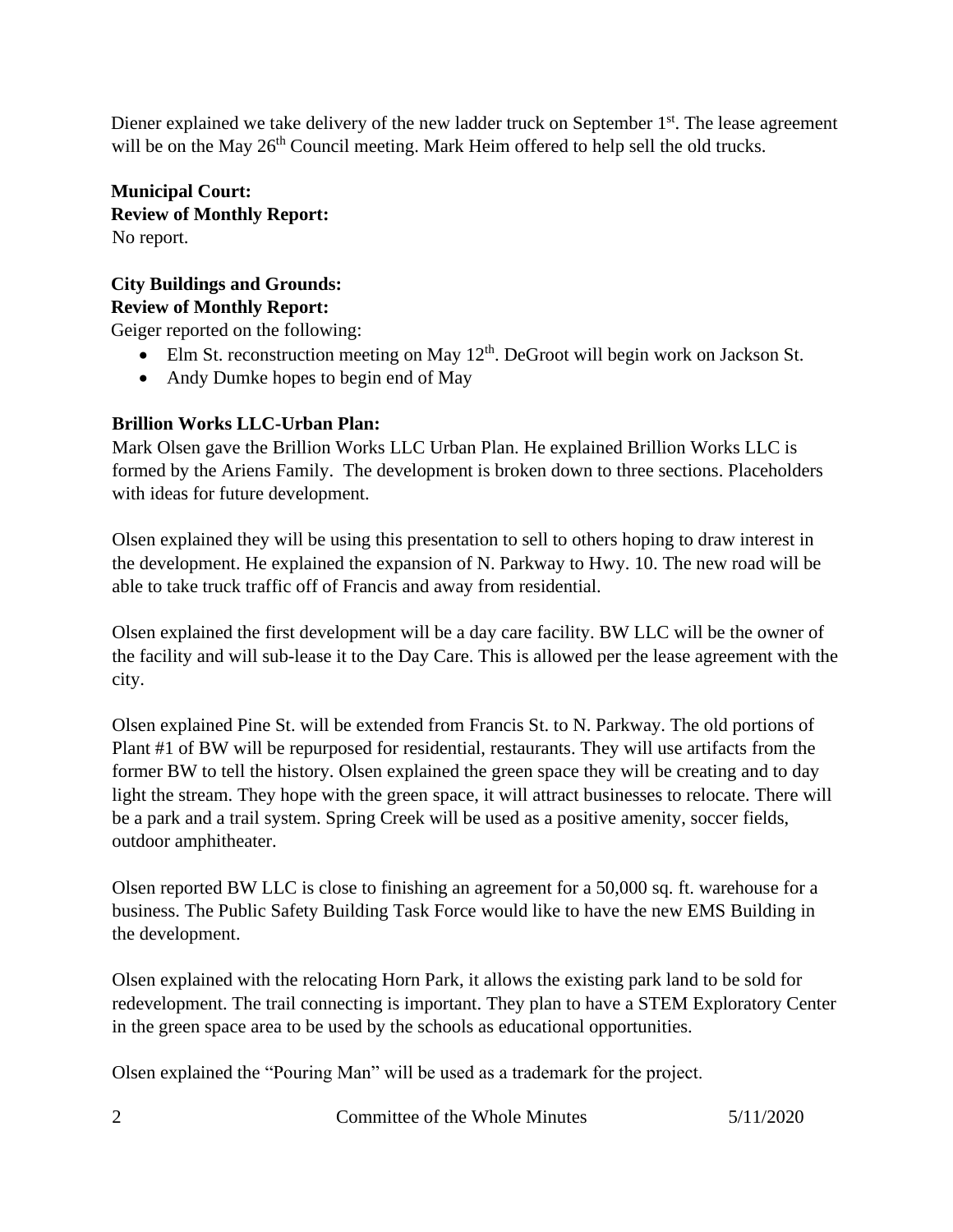Scott Wilson explained the grants. The City received WEDC Idle Sites Grant of \$500,000.00 for the demolitions. The materials for the demolition are reused.

Wilson reported the EPA Brownfield Grant of \$500,000.00 was just awarded. This will be used to clean up the site. The County approved \$350,000.00 of County CDBC Close funds to be used to daylight and clean up the creek. They have also applied for funding to take foundations off the stream.

Wilson explained is will cost approximately \$2.8-2.9 million for N. Parkway. They will be looking at recent EDA funding available as stimulus. The awards of the state grants can be used as a match for Federal Grants.

Wilson explained the City would own the new Horn Park. The plan for maintenance of the park, will be by Ariens with test equipment. The City will never be involved in any maintenance of any of the buildings in the master lease.

Behnke asked about timing to develop the new park. Olsen added he has been working with the Park & Recreation Commission. The idea is to develop the new green space and park before taking the old park away. Nies questioned the flooding of Spring Creek. Olsen explained they have studied this. They are working with a firm from Oregon on opening the stream. Olsen asked the Committee for formal approval of the Plan.

**Motion -** Pielhop moved to recommend to City Council to approve the Urban BW LLC. Seconded by Levash. Roll call vote. All in favor. Motion carried.

# **Finance and Purchasing: 2019 Financial Audit Review:**

Amber Drewieske from CliffLarsonAllen was present to present the 2019 Financial Audit. She explained this is a draft due to GASB terminology. Drewieske explained they gave a modified clean opinion which means no materials were misstated. Drewieske pointed out the decrease in unassigned General Fund balance, which is down to about 8%. As moving in 2021 she recommended to continue to evaluate and not pull from the Fund Balance to balance the budget.

Drewieske reported the water rate of return is 4.33%, we are allowed 5%. Amber stressed different methods of financing with the limit of available debt.

# **Beer/Liquor License Fees:**

Mark Schwarz, President of the Calumet County Tavern League stated they are requesting to lower the Class B liquor license to \$50.00, and waive the fee for Class B Beer license.

Refunding the license with a rebate was suggested. Mayor Edinger stated he would give up his meeting per diem to help offset the loss in revenue. The Committee all agreed to give up their meeting per diem. It was suggested to not have fees listed in the ordinance.

3 Committee of the Whole Minutes 5/11/2020